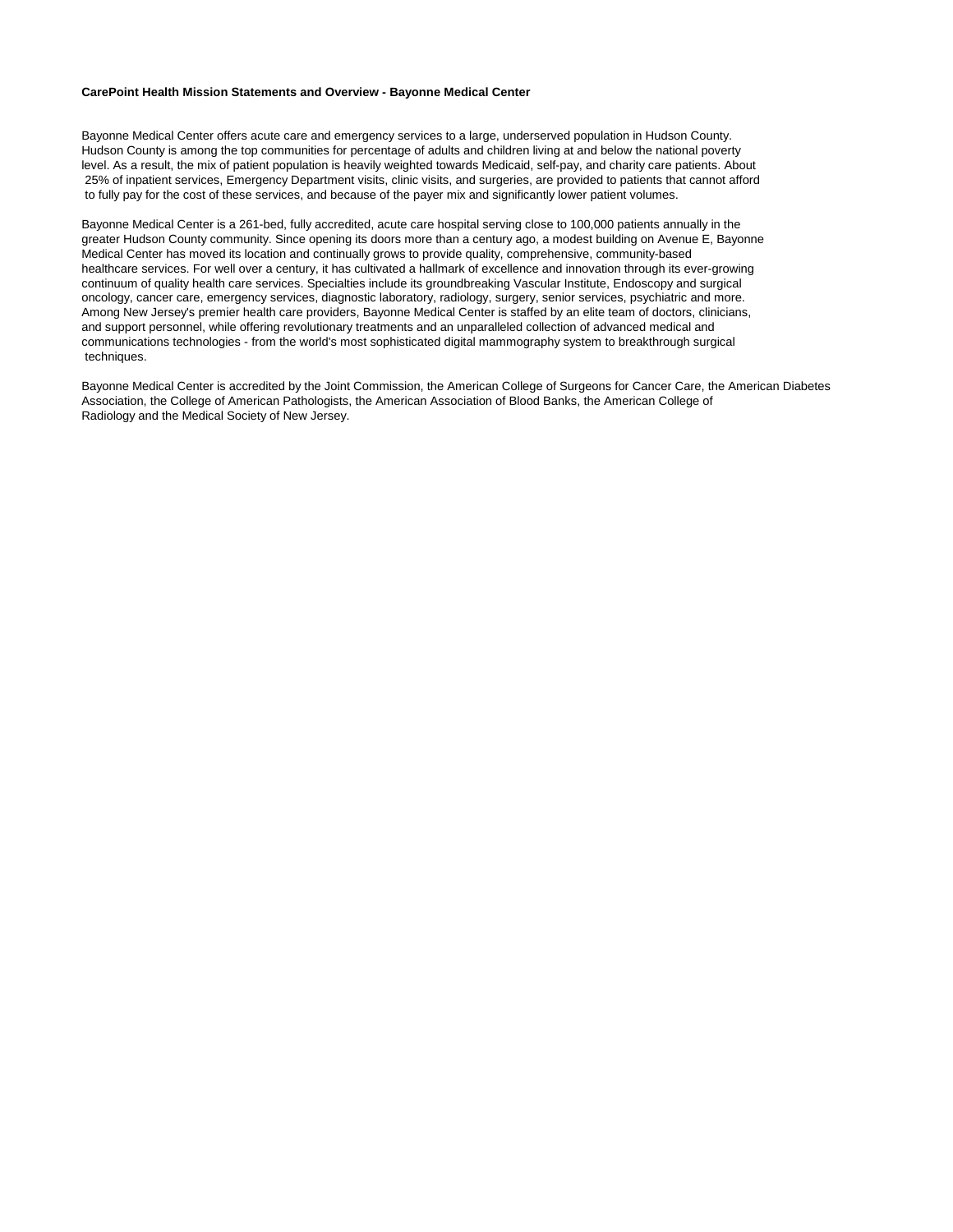### **CarePoint Health - Bayonne Medical Center Statement of Operations DRAFT - (unaudited) (in thousands)**

#### **Part I**

|                                                        | Dec. 31 2019 |           | Dec. 31, 2020 |          |
|--------------------------------------------------------|--------------|-----------|---------------|----------|
| <b>Operating Revenues</b>                              |              |           |               |          |
| Net patient service revenue                            | \$           | 141,037   | \$            | 123,688  |
| Other operating revenue                                |              | 1,600     |               | 14,522   |
| Charity Care                                           |              | 1,062     |               | 801      |
| <b>Total Revenues</b>                                  |              | 143,699   |               | 139,011  |
| <b>Operating Expenses</b>                              |              |           |               |          |
| Salaries and wages                                     |              | 53.444    |               | 56,499   |
| Supplies/Other Expenses                                |              | 82,075    |               | 76,218   |
| Employee benefits                                      |              | 9,359     |               | 8,807    |
| <b>Total Operating Expenses before Interest,</b>       |              |           |               |          |
| <b>Depreciation &amp; Amortization</b>                 |              | 144,878   |               | 141,524  |
| Operating Income / (Loss) before Interest,             |              |           |               |          |
| <b>Depreciation &amp; Amortization</b>                 |              | (1, 179)  |               | (2,513)  |
| <b>Interest Expense</b>                                |              | 5,494     |               | 4,839    |
| Depreciation and Amortization                          |              | 6,688     |               | 6,606    |
| <b>Total Interest, Depreciation &amp; Amortization</b> |              | 12,182    |               | 11,446   |
| Net Income (Loss)                                      | \$           | (13, 361) | - \$          | (13,958) |
|                                                        |              |           |               |          |
| <b>Total Assets</b>                                    |              | 116,707   |               | 161,007  |
| <b>Total Liabilities</b>                               |              | 68,990    |               | 127,247  |
| Equity                                                 |              | 47.718    |               | 33,760   |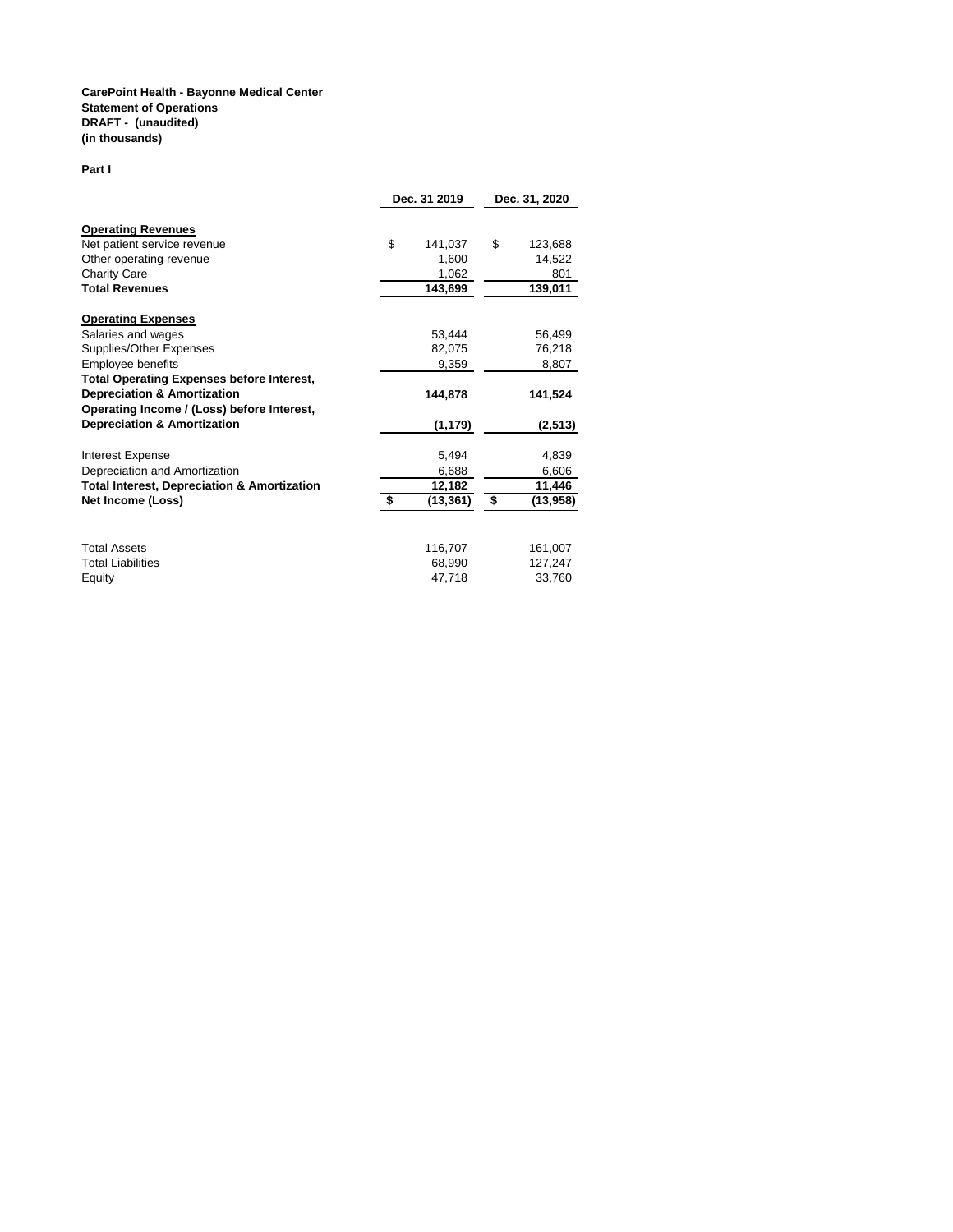## **CarePoint Health - Bayonne Medical Center DRAFT- Top 5 Independent Contractors Dcember 31, 2020**

|                              |                          | Amount       |
|------------------------------|--------------------------|--------------|
| Jersey Shore Nursing Agency  | Staffing                 | 1,049,158.48 |
| <b>Hudson Radiology</b>      | <b>Radiology Support</b> | 550,000.00   |
| Moszczynski, Zbigniew        | Physician                | 325,200.00   |
| Jackson Therapy Partners LLC | <b>Physical Therapy</b>  | 316,253.58   |
| Physician contracts          | Physician                | 304,990.00   |
| Total $#$ of 1099's          |                          | 103          |
| Total # over \$100K          |                          | 19           |
| # of $W2's$                  |                          | 997          |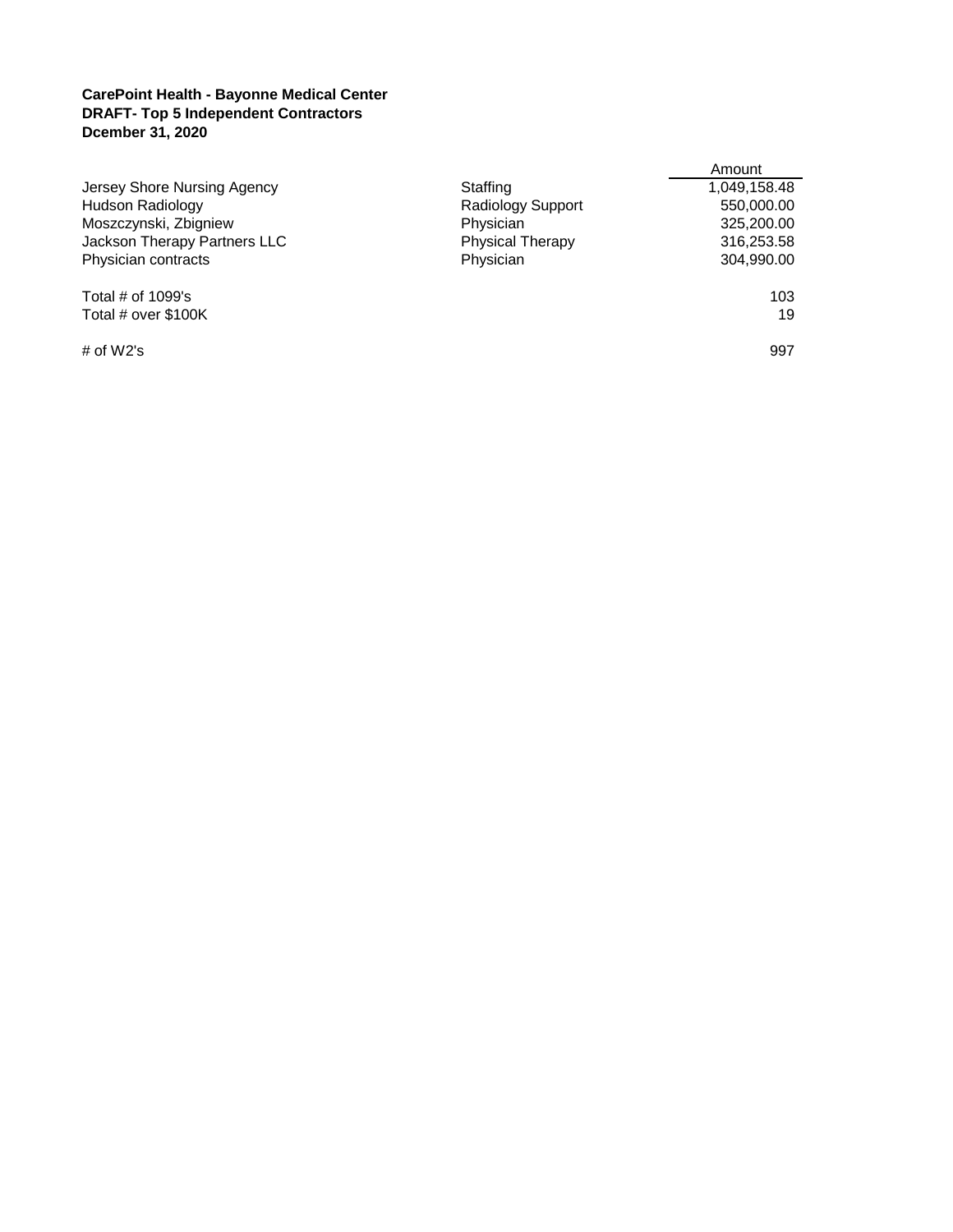## **CarePoint Health - Bayonne Medical Center DRAFT - Part VI**

| <b>Board - Voting Members</b> |     | 3 |
|-------------------------------|-----|---|
| Independent members           |     | 1 |
|                               |     |   |
| Section B - Policies          |     |   |
| 12a - written policies        | yes |   |
| 13 - whistleblower            | yes |   |
| 14-Document retention         | ves |   |
|                               |     |   |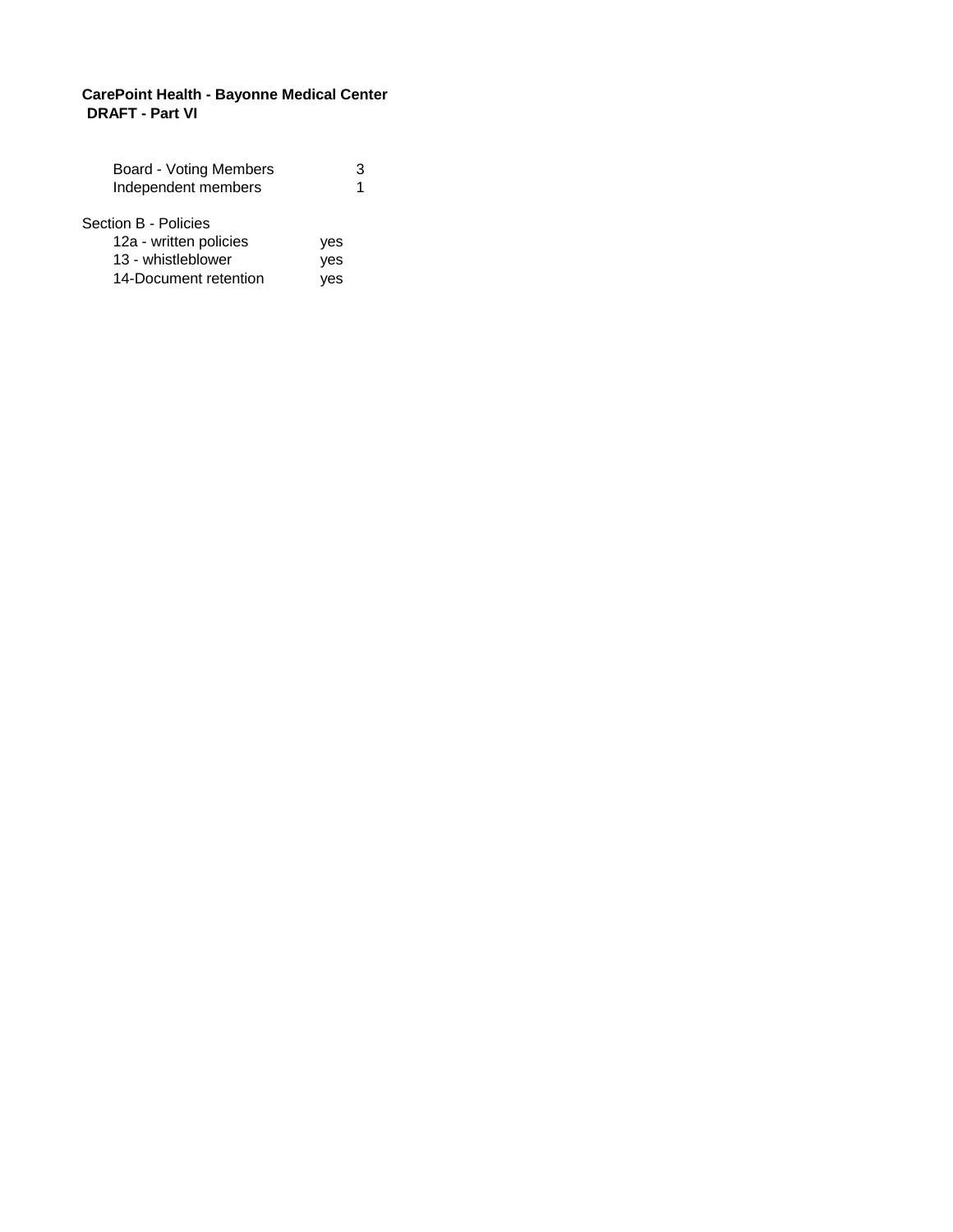## **CarePoint Health - Bayonne Medical Center Financial Statement Schedules Part VIII DRAFT - Statement of Revenue (in thousands)**

|                                | Dec. 31 2019 |         |     | Dec. 31, 2020 |  |
|--------------------------------|--------------|---------|-----|---------------|--|
| <b>Program Service Revenue</b> |              |         |     |               |  |
| Net patient service revenue    | \$.          | 139.515 | \$. | 123,964       |  |
| Other operating revenue        |              | 1.522   |     | 14.522        |  |
| <b>Total Revenues</b>          |              | 141.037 |     | 138,486       |  |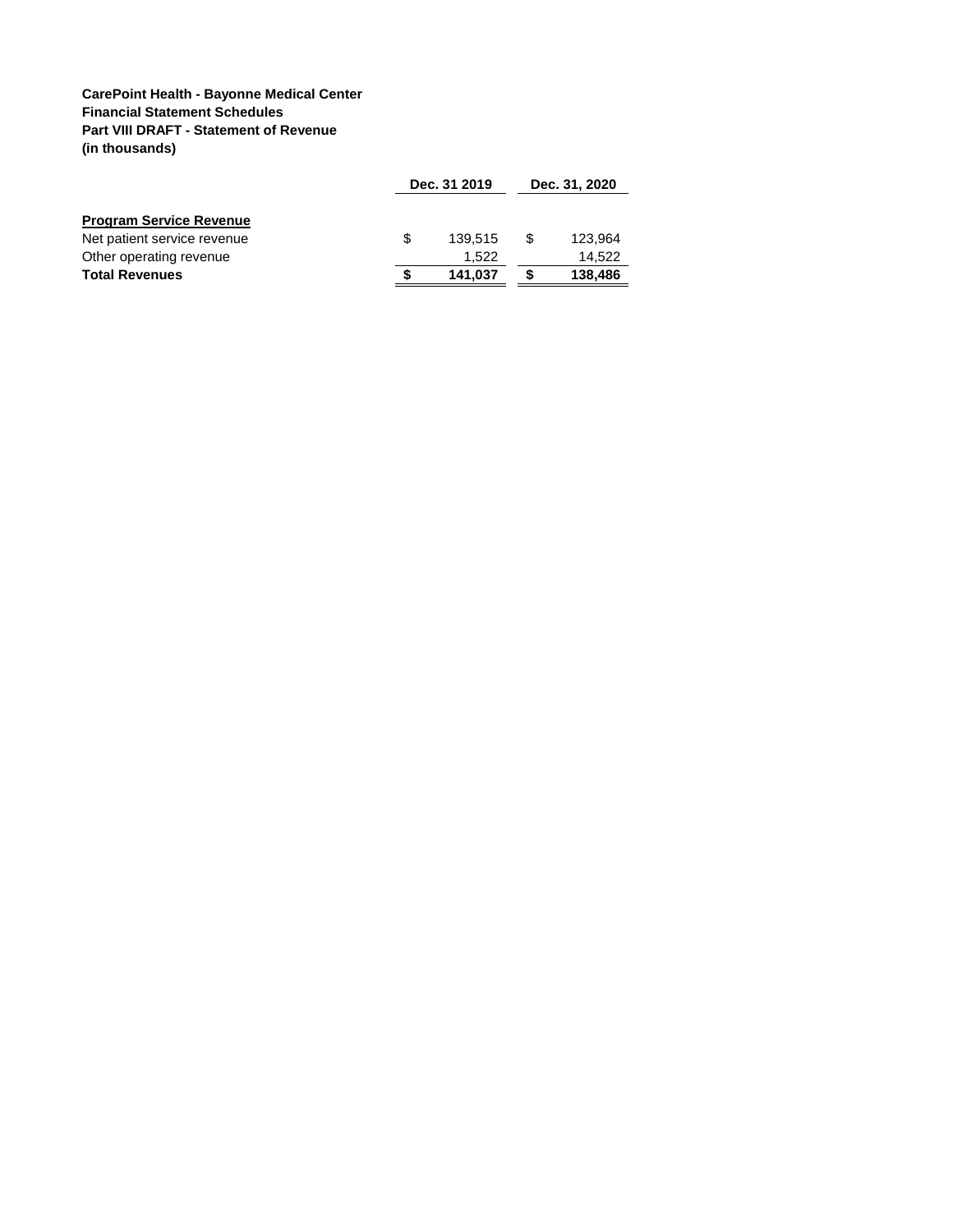# **CarePoint Health - Bayonne Medical Center Financial Statement Schedules Part IX DRAFT - Statement of Functional Expenses (in thousands)**

| Part IX Statement of Functional Expenses          | Total        | Program<br>Service<br>Expenses | Management<br>& General<br>Expenses |
|---------------------------------------------------|--------------|--------------------------------|-------------------------------------|
| Salaries, Wages, and Contract Labor               | \$<br>56,499 | \$<br>45,199                   | \$<br>11,300                        |
| <b>Fringe Benefits</b>                            | 8,807        | 7,045                          | 1,761                               |
| <b>Purchased Services</b>                         | 11,915       | 9,532                          | 2,383                               |
| Revenue Cycle Fees                                | 4,581        | 4,581                          |                                     |
| Physician Directorships and other Physician Costs | 3,557        | 2,845                          | 711                                 |
| <b>Physician Practices Expense</b>                | 14,418       | 11,534                         | 2,884                               |
| <b>Property Taxes</b>                             | 1,331        | 1,065                          | 266                                 |
| <b>Medical Surgical Supplies</b>                  | 12,709       | 12,709                         |                                     |
| Liability and Workers Compensation Insurance      | 2,332        | 1,866                          | 466                                 |
| Rent, Maintenance, Repairs                        | 2,867        | 2,293                          | 573                                 |
| <b>Utilities</b>                                  | 1,289        | 1,031                          | 258                                 |
| Pharmaceuticals                                   | 4,559        | 4,559                          |                                     |
| <b>Administrative Support Services</b>            | 13,589       | 10,872                         | 2,718                               |
| All Other Supply                                  | 3,071        | 2,457                          | 614                                 |
| Interest Expense                                  | 4,839        |                                | 4,839                               |
| <b>Depreciation Expense</b>                       | 6,606        |                                | 6,606                               |
| <b>Total Expense</b>                              | 152,969      | \$<br>117,589                  | \$<br>35,381                        |

**Dec 31, 2020**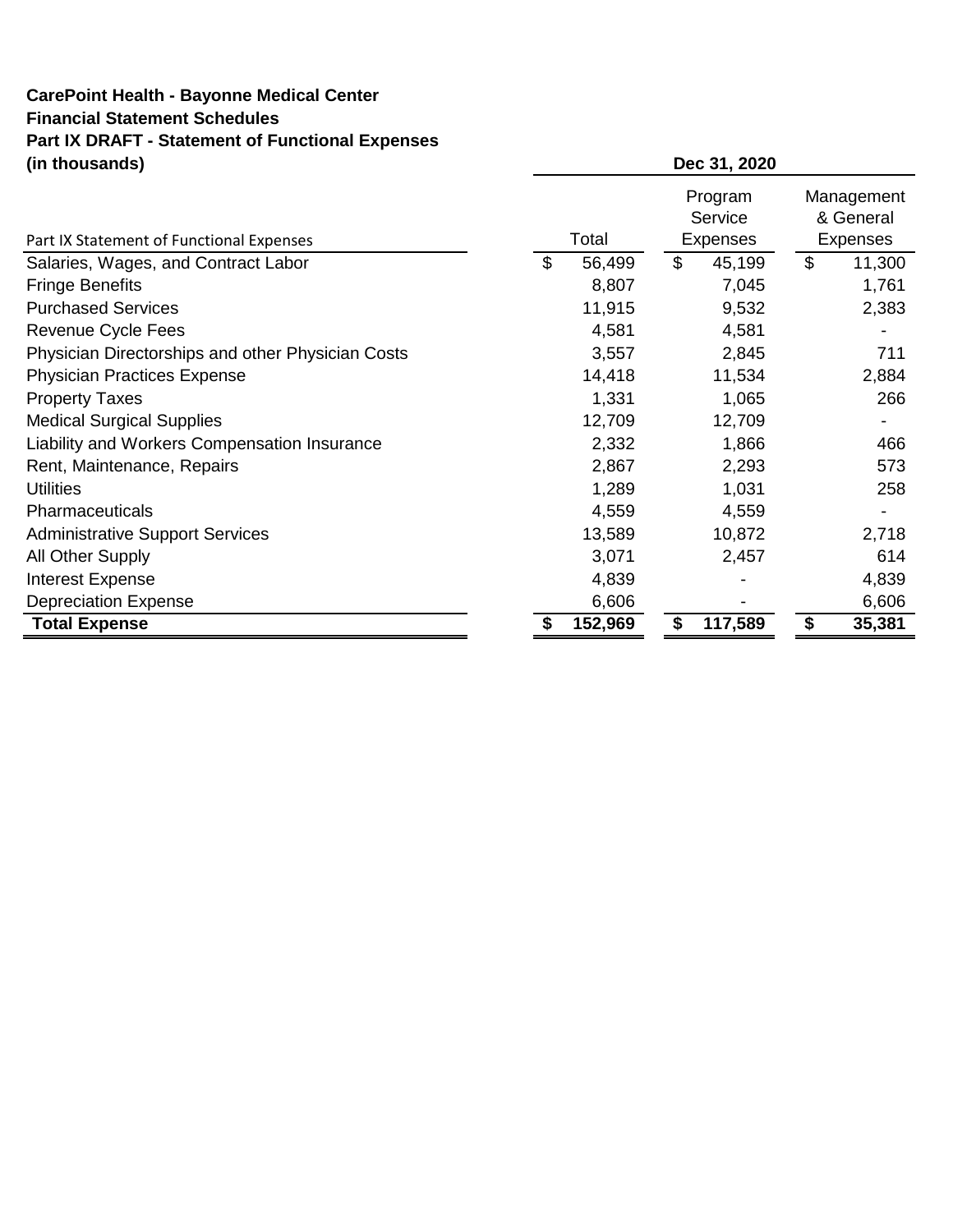# **Part VI DRAFT - Land, Buildings and Equipment 2020 Schedule D CarePoint Health - Bayonne Medical Center**

|                          | Cost or other<br>basis (other) | <b>Accumulated</b><br><b>Depreciation</b> | <b>Book Value</b> |
|--------------------------|--------------------------------|-------------------------------------------|-------------------|
| 1a Land                  | \$<br>$\overline{\phantom{0}}$ | \$                                        | \$                |
| b Buildings              | 77,203,658                     | 51,627,672                                | 25,575,986        |
| c Leasehold Improvements | 12,016,079                     | 12,016,079                                |                   |
| d Equipment              | 33,528,517                     | 29,380,209                                | 4,148,308         |
| e Other                  | 3,263,253                      |                                           | 3,263,253         |
| Total                    | 126,011,507                    | 93,023,960                                | 32,987,548        |
| Intangibles              |                                |                                           |                   |
| <b>Total</b>             | 126,011,507                    | 93,023,960<br>S                           | \$<br>32,987,548  |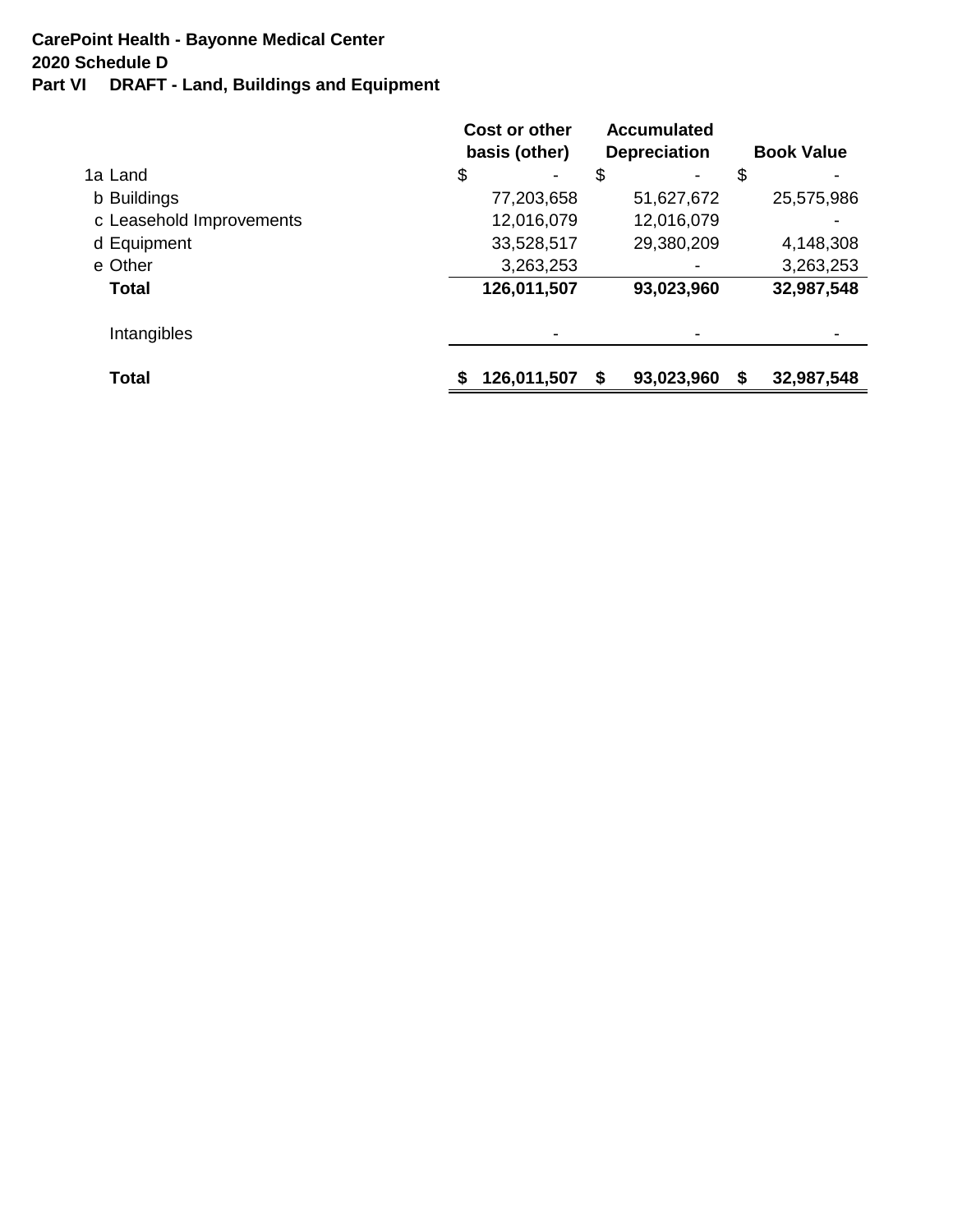# **CarePoint Health - Bayonne Medical Center Balance Sheets DRAFT - (unaudited) (in thousands)**

|                                                                 | Dec. 31 2019  | Dec. 31, 2020 |
|-----------------------------------------------------------------|---------------|---------------|
| <b>Assets</b>                                                   |               |               |
| <b>Current Assets:</b>                                          |               |               |
| Cash and cash equivalents - Unrestricted                        | \$<br>8,345   | \$<br>1,035   |
| Cash and cash equivalents - Restricted                          | 9,105         | 63,084        |
| Net Patient accounts receivable                                 | 28,237        | 28,018        |
| Investments                                                     | 1,074         | 1,074         |
| Other receivables                                               | 3,950         | 3,694         |
| Due From Related Party                                          | 23,433        | 24,986        |
| <b>Inventory &amp; Other Assets</b>                             | 2,150         | 2,160         |
| Prepaid expenses                                                | 2,129         | 3,969         |
| <b>Total current assets</b>                                     | 78,423        | 128,019       |
| Intangible Assets                                               |               |               |
| Property and equipment, net                                     | 38,284        | 32,988        |
| Total Assets, Deferred Cost & Equipment                         | 38,284        | 32,988        |
| <b>Total Assets</b>                                             | \$<br>116,707 | \$<br>161,007 |
| <b>Liabilities and Member's Equity</b>                          |               |               |
| <b>Current Liabilities:</b>                                     |               |               |
| <b>Current portion of Capitalized leases</b>                    | \$<br>3,955   | \$<br>5,228   |
| Accounts payable and accrued expenses                           | 6,594         | 16,583        |
| <b>Accrued Compensation</b>                                     | 5,466         | 4,456         |
| Due to Related Party                                            | 924           |               |
| Loan Payable                                                    | 15,960        | 10,068        |
| <b>Deferred Revenue</b>                                         | 596           | 33,424        |
| Accrued interest payable                                        |               |               |
| Due to Third Party-Current Portion<br>Total current liabilities | 54            | 618           |
|                                                                 | 33,549        | 70,376        |
| <b>Long Term Liabilities:</b>                                   |               |               |
| Capital Lease Payable, less current portion                     | 30,921        | \$30,254      |
| Due to Third Party, less current portion                        | 4,520         | \$26,617      |
| Benefits Payable, less current portion                          |               |               |
| <b>Total liabilities</b>                                        | 68,990        | 127,247       |
| <b>Member's Equity:</b>                                         |               |               |
| Member's Equity (deficit)                                       | 47,718        | \$33,760      |
| <b>Total Member's Equity</b>                                    | 47,718        | 33,760        |
| <b>Total Liabilities and Member's Equity</b>                    | \$<br>116,707 | \$<br>161,007 |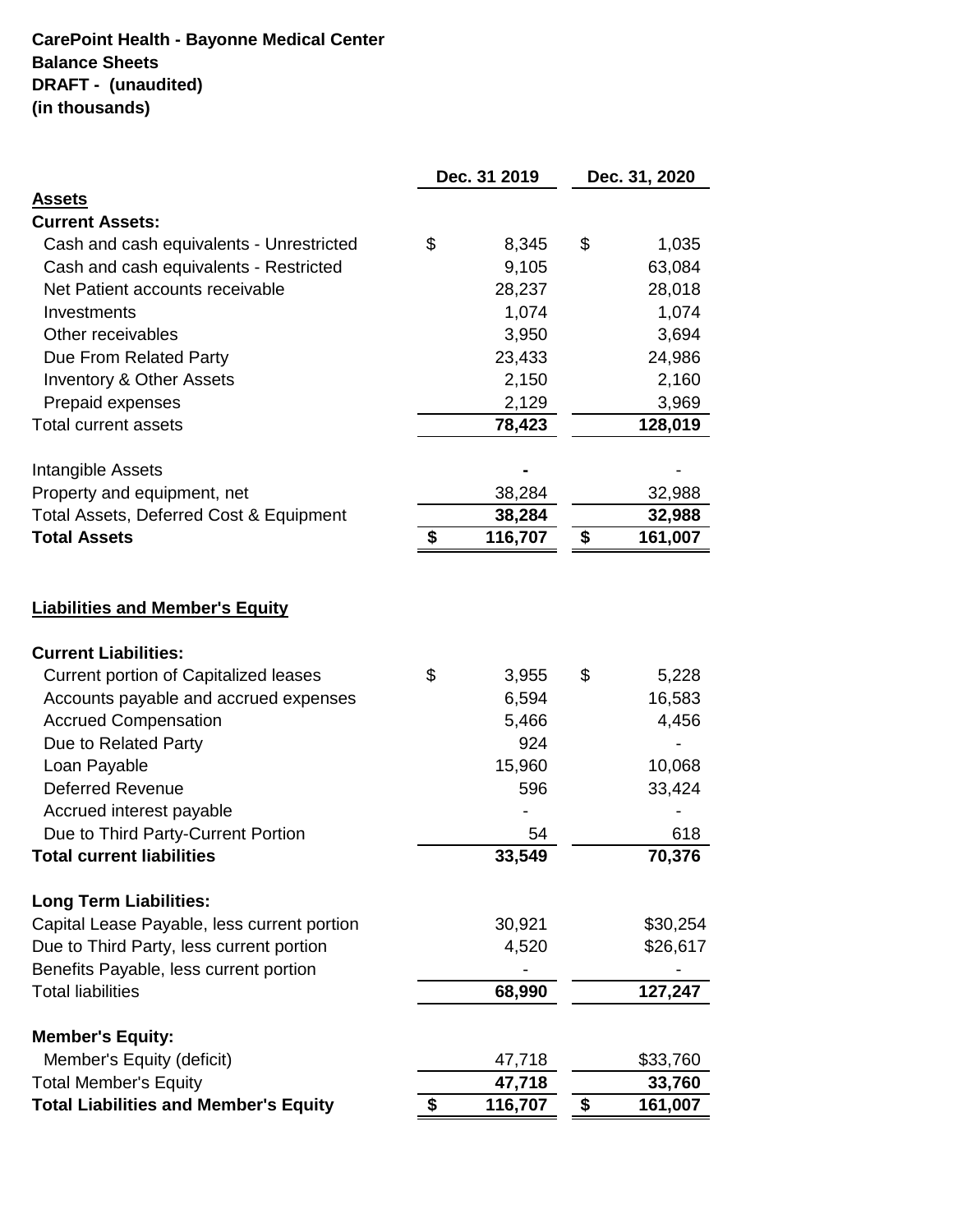## **CarePoint Health - Bayonne Medical Center Part XI DRAFT - Reconciliation of Equity (in thousands)**

|                                               |    | Dec. 31, 2020      |
|-----------------------------------------------|----|--------------------|
| Equity at beginning of period                 | \$ | 47,718             |
| <b>Total Revenue</b><br><b>Total Expenses</b> |    | 139,011<br>152,969 |
| Equity at end of period                       | S  | 33,760             |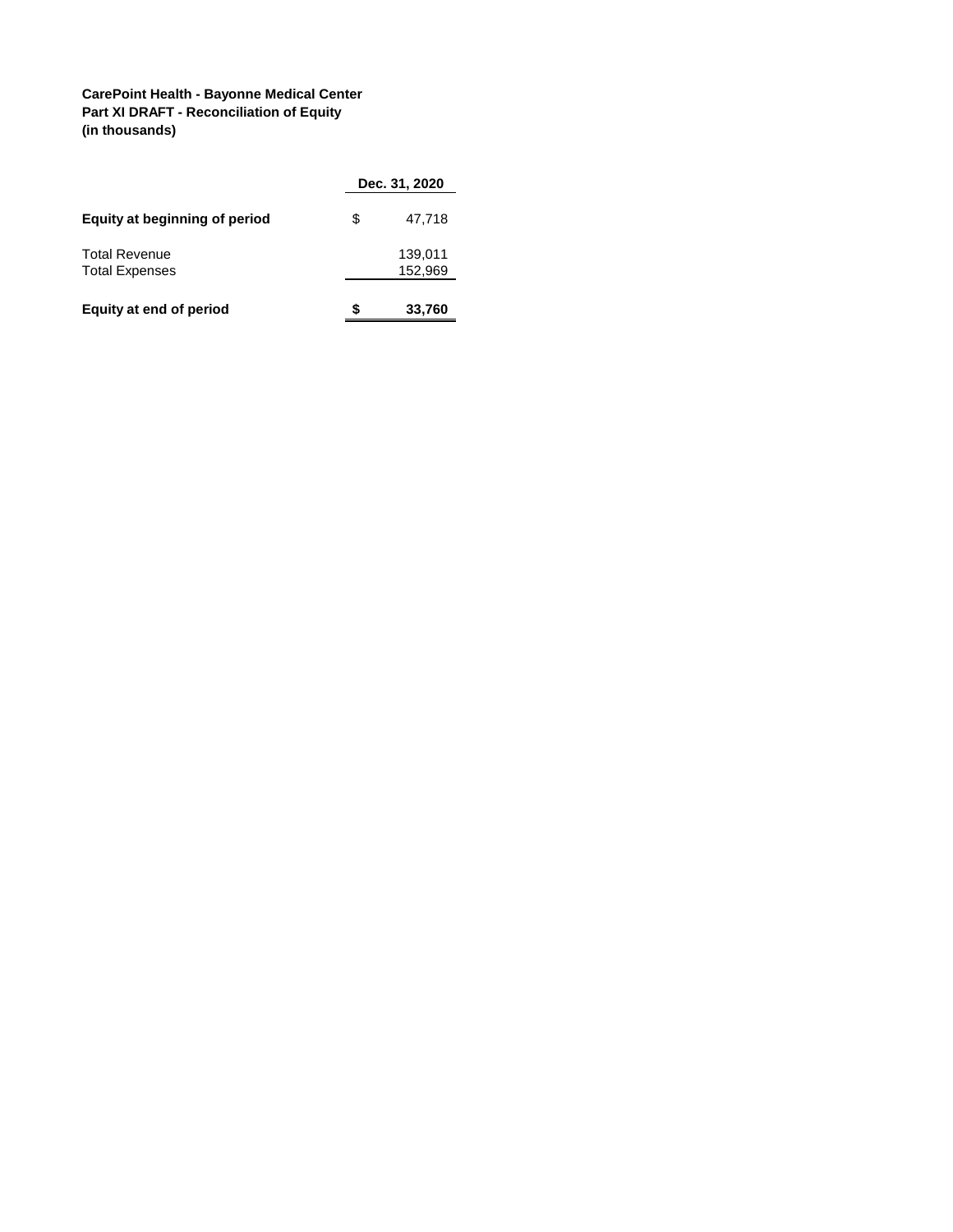## **CarePoint Health - Bayonne Medical Center Part XII - DRAFT Accounting and Reporting**

| Part XII Financial Statements and Reporting                                                                                                                         |         |
|---------------------------------------------------------------------------------------------------------------------------------------------------------------------|---------|
|                                                                                                                                                                     |         |
| 1. Accounting method used:                                                                                                                                          | Accrual |
| 2a. Were the organization's financial statements<br>compiled or reviewed by an independent accountant?                                                              | No      |
| 2b. Were the organization's financial sttaements audited<br>by an independent accountant?                                                                           | No      |
| 3a. As a result of a federal award, was the organization<br>required to undergo and audit or audits as set forth in the<br>Single Audit Act and OMB Circular A-133? | N٥      |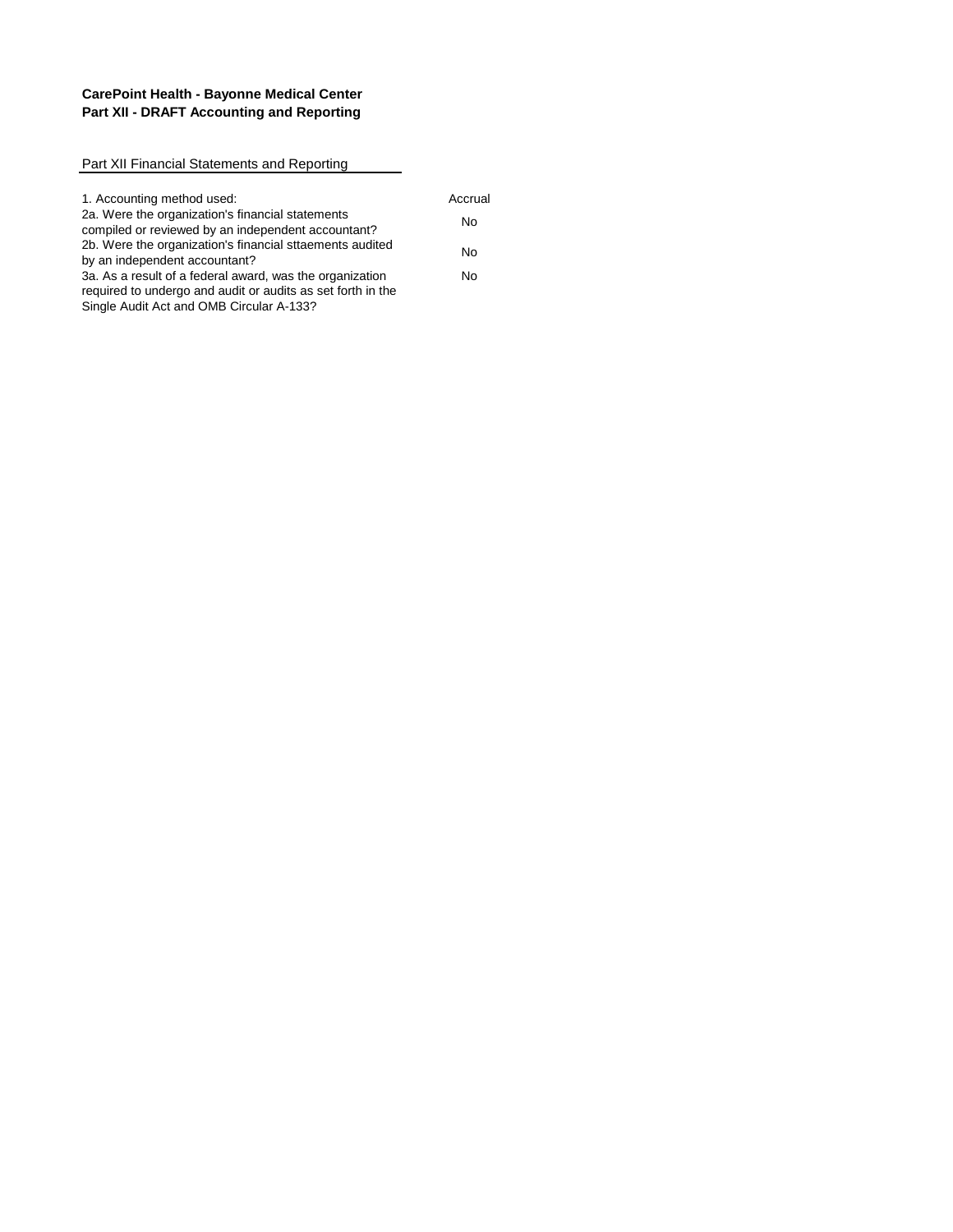### **CarePoint Health - Bayonne Medical Center Schedule H Part I DRAFT - Financial Assistance and Certain Other Community Benefits at Cost**

| Part I                                                                                                                       |                  |
|------------------------------------------------------------------------------------------------------------------------------|------------------|
| 1a Did the organization have a financial assistance policy during the tax year? If "No," skip to question 6a                 | Yes              |
| b If "Yes," was it a written policy?                                                                                         | Yes              |
| 2 If the organization had multiple hospital facilities, indicate which of the following best describes application of the    |                  |
| financial assistance policy to its various hospital facilities during the tax year.                                          | N/A              |
|                                                                                                                              |                  |
| 3a Did the organization use Federal Poverty Guidelines (FPG) as a factor in determining eligibility for providing free care? | No               |
| 3b Did the organization use FPG as a factor in determining eligibility for providing discounted care?                        | Yes              |
|                                                                                                                              | Other-no         |
| If "Yes," indicate which of the following was the family income limit for eligibility for discounted care:                   | Insurance source |
|                                                                                                                              |                  |
|                                                                                                                              |                  |

| 3c If the organization used factors other than FPG in determining eligibility, describe in Part VI the criteria used for determining eligibility for free or discounted care.                   | Lack of insurance<br>coverage for<br>uninsured          |
|-------------------------------------------------------------------------------------------------------------------------------------------------------------------------------------------------|---------------------------------------------------------|
| Include in the description whether the organizationused an asset test or other threshold, regardless of income, as a factor in determining eligibility for free or                              | patients. This is<br>not an asset test<br>performed for |
| discounted care.                                                                                                                                                                                | discounted care.                                        |
| 4 Did the organization's financial assistance policy that applied to the largest number of its patients during the tax<br>year provide for free or discounted care to the "medically indigent"? | Yes                                                     |
| 5a Did the organization budget amounts for free or discounted care provided under its financial assistance policy during<br>the tax year?                                                       | Yes                                                     |
| b If "Yes," did the organization's financial assistance expenses exceed the budgeted amount?                                                                                                    | Yes                                                     |
| c If "Yes" to line 5b, as a result of budget considerations, was the organization unable to provide free or discounted<br>care to a patient who was eligibile for free or discounted care?      | No                                                      |
| 6a Did the organization prepare a community benefit report during the tax year?                                                                                                                 | N/A                                                     |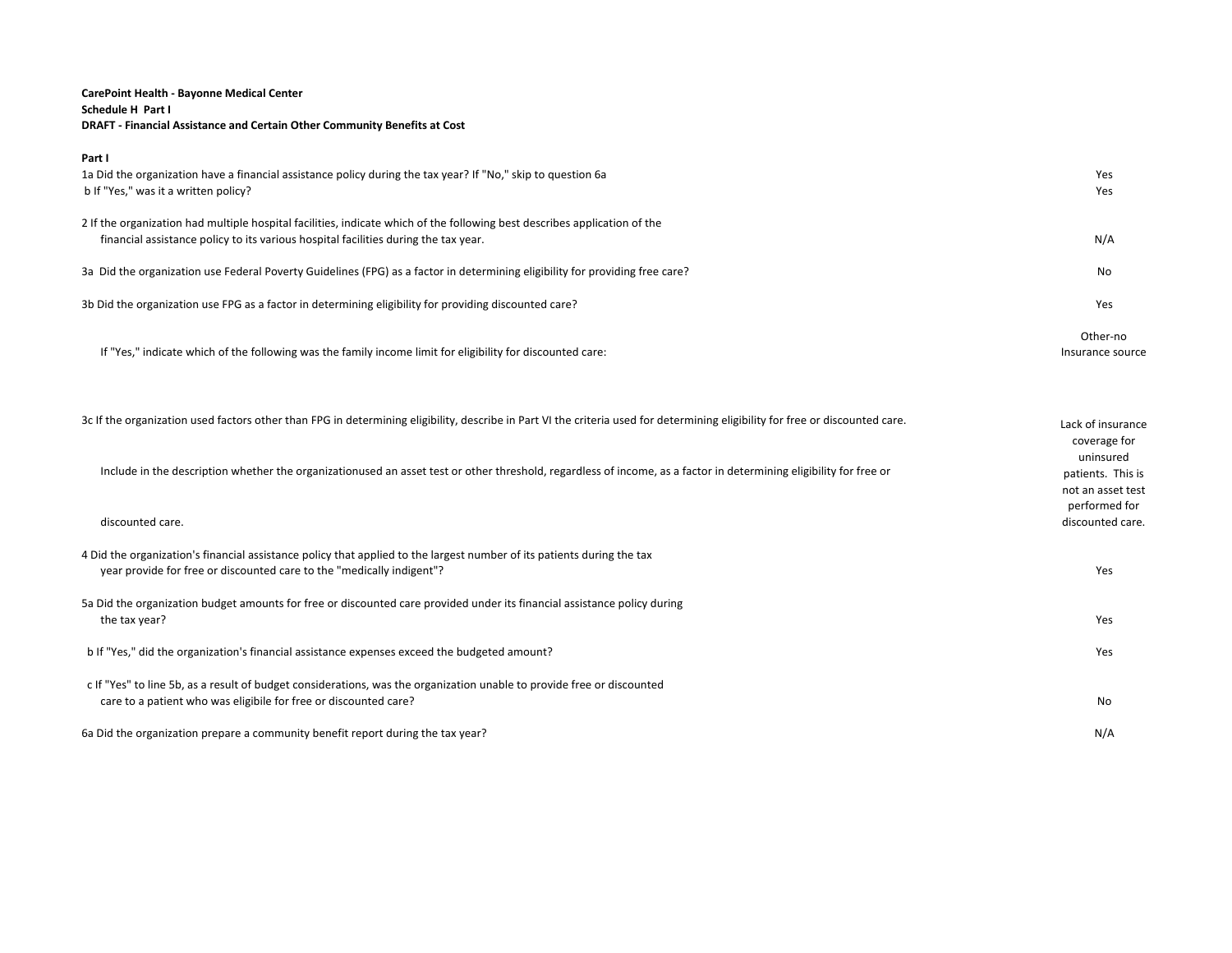### **CarePoint Health - Bayonne Medical Center Schedule H Part I DRAFT - Financial Assistance and Certain Other Community Benefits at Cost**

|                           | Total      |            |                 |                 |                  |
|---------------------------|------------|------------|-----------------|-----------------|------------------|
| Financial Assistance and  | community  | Direct     |                 |                 |                  |
| Means-Tested Government   | benefit    | offsetting | Net community   | Net community   | percent of total |
| Programs                  | expense    | revenue    | benefit expense | benefit expense | expense          |
|                           |            |            |                 |                 |                  |
| 7a - Financial Assistance | 5,116,614  | 799.363    | (4,317,251)     | 0               | 0                |
| 7h - Medicaid             | 44,715,310 | 29,203,979 | (15,511,331)    | 0               | 0                |
| 7c - Costs of other       | N/A        | N/A        | N/A             | N/A             | N/A              |
| 7d - Total                | 49,831,924 | 30,003,342 | (19,828,582)    | 0               | 0                |

# **Part III Medicare & Collection Practices**

|  | <b>Section B. Medicare</b> |
|--|----------------------------|
|--|----------------------------|

| 5 - Total Medicare Revenue       | 41.635.593           |  |
|----------------------------------|----------------------|--|
| 6 - Total Medicare Costs         | 42.983.851           |  |
| 7 - Medicare Surplus (Shortfall) | (1.348.258)          |  |
| 8 - Question on Cost Methodology | Cost to charge ratio |  |

#### **Section C. Collection Expense**

| 9a Did the organization have a written debt collection policy during the tax year?                                                                                                                                                                              | Yes |
|-----------------------------------------------------------------------------------------------------------------------------------------------------------------------------------------------------------------------------------------------------------------|-----|
| b If "Yes," did the organization's collection policy that applied to the largest number of its patients during the tax year<br>contain provisions on the collection practices to be followed for patients who are known to qualify for financial<br>assistance? | Yes |
| Part V<br><b>Section B. Facility Policies and Practices</b>                                                                                                                                                                                                     |     |
| 1 Was the hospital facility first licensed, registered, or similarly recognized by a state as a hospital facility in the current tax year or the immediate preceding tax year?                                                                                  | No. |
| 2 Was the hospital facility acquired or placed into service as a tax-exempt hospital in the current tax year or the immediately preceding tax year?                                                                                                             | No  |
| 3 During the tax year or either of the two immediately preceding tax years, did the hospital facility conduct a community health needs assessment (CHNA)?                                                                                                       | N/A |
| 12(r)(3)? 12a Did the organization incur an excise tax under section 4959 for the hospital facility's failure to conduct a CHNA as required by section 501(r)(3)?                                                                                               | N/A |
| Did the hospital facility have in place during the tax year a written financial assistance policy that:<br>13 Explained eligibility criteria for financial assistance, and whether such assistance included free or discounted care?                            | Yes |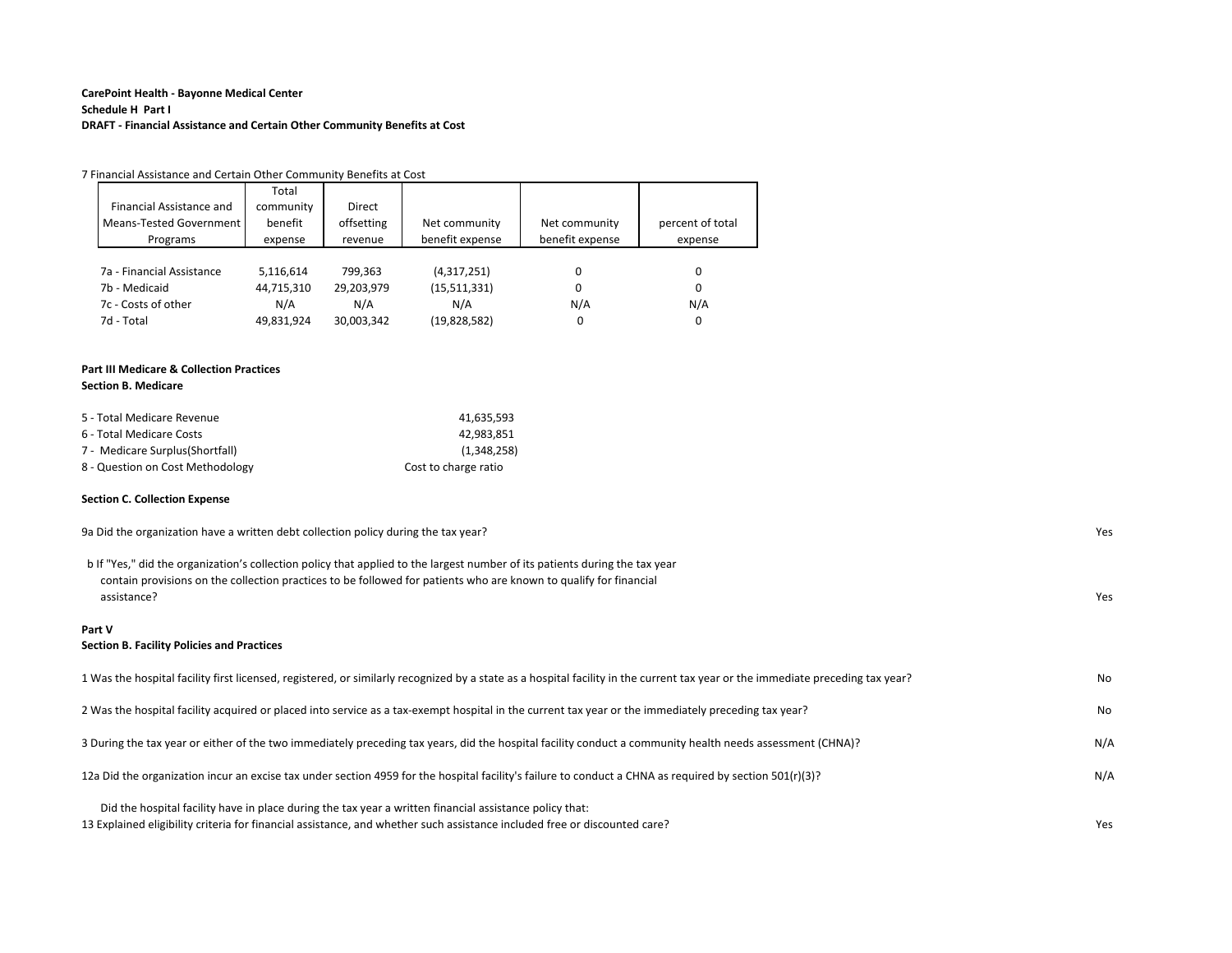### **CarePoint Health - Bayonne Medical Center Schedule H Part I DRAFT - Financial Assistance and Certain Other Community Benefits at Cost**

| If "Yes," indicate the eligibility criteria explained in the FAP                                                                                                                                                                                                                                                                             | <b>Insurance Status</b>            |
|----------------------------------------------------------------------------------------------------------------------------------------------------------------------------------------------------------------------------------------------------------------------------------------------------------------------------------------------|------------------------------------|
| 14 Explained the basis for calculating amounts charged to patients?                                                                                                                                                                                                                                                                          | Yes                                |
| 15 Explained the method for applying for financial assistance?                                                                                                                                                                                                                                                                               | No                                 |
| 16 Was widely publicized within the community served by the hospital facility?                                                                                                                                                                                                                                                               | No                                 |
| 17 Did the hospital facility have in place during the tax year a separate billing and collections policy, or a written financial assistance policy (FAP) that explained<br>all of the actions the hospital facility or other authorized party may take upon nonpayment?                                                                      | Yes                                |
| 18 Check all of the following actions against an individual that were permitted under the hospital facility's policies during<br>the tax year before making reasonable efforts to determine the individual's eligibility under the facility's FAP:                                                                                           |                                    |
| Reporting to credit agency(ies)<br>a.                                                                                                                                                                                                                                                                                                        |                                    |
| b.<br>Selling an individual's debt to another party                                                                                                                                                                                                                                                                                          |                                    |
| Deferring, denying, or requiring a payment before providing medically necessary care due to nonpayment of a previous<br>c.                                                                                                                                                                                                                   |                                    |
| Actions that require a legal or judicial process bill for care covered under the hospital facility's FAP<br>d.                                                                                                                                                                                                                               |                                    |
| Other similar actions<br>e.                                                                                                                                                                                                                                                                                                                  |                                    |
| f.<br>None of these actions or other similar actions were permitted                                                                                                                                                                                                                                                                          | X                                  |
| 19 Did the hospital facility or other authorized party perform any of the following actions during the tax year before making reasnable efforts to determine                                                                                                                                                                                 |                                    |
| the individual's eligibility under the facility's FAP?                                                                                                                                                                                                                                                                                       | No                                 |
|                                                                                                                                                                                                                                                                                                                                              | Made<br>presumptive<br>eligibility |
| 20 Indicate which efforts the hospital facility or other authorized party made before initiating any of the actions listed (whether or not checked) in line 19.                                                                                                                                                                              | determinations                     |
| 21 Did the hospital facility have in place during the tax year a written policy relating to emergency medical care that required the hospital facility to provide<br>without discrimination, care for emergency medical conditions to individuals regardless of their eligibility under the hospital facility's financial assistance policy? | Yes                                |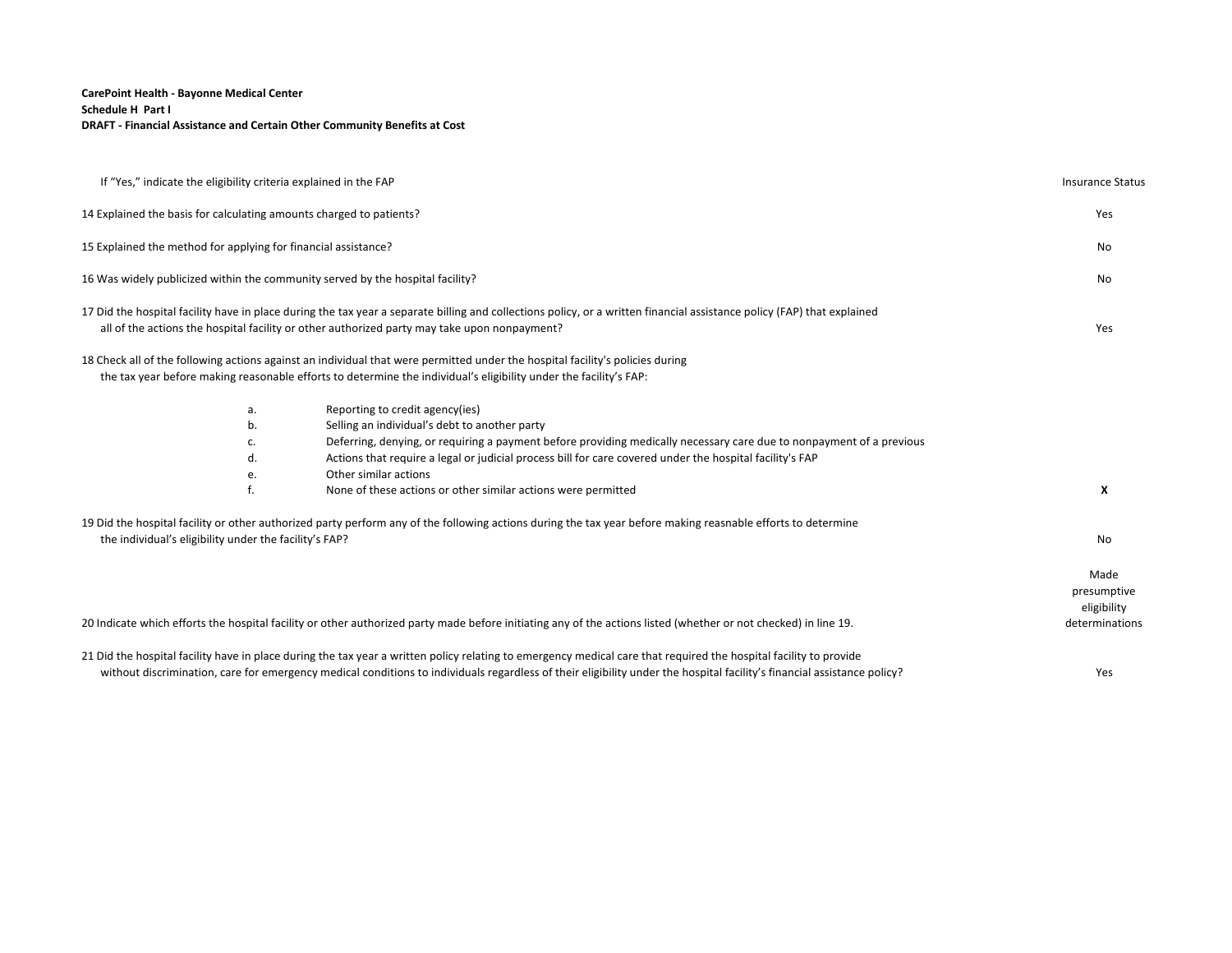## **CarePoint Health - Bayonne Medical Center Schedule L Part II DRAFT - Transactions With Interested Persons**

| a) Name of interested person                    | Maple Healthcare, LLC |  |
|-------------------------------------------------|-----------------------|--|
| b) Relationship with Organization               | Common Ownership      |  |
| c) Purpose of loan                              | Working capital       |  |
| d) Loan to organization:                        | To                    |  |
| e) Original Principal Amount                    | \$8,341,726           |  |
| f) Balance due (including accrued/pik interest) | \$10,067,994          |  |
| h) Approved by board or committees              | Yes                   |  |
| i) Written agreement                            | Yes                   |  |